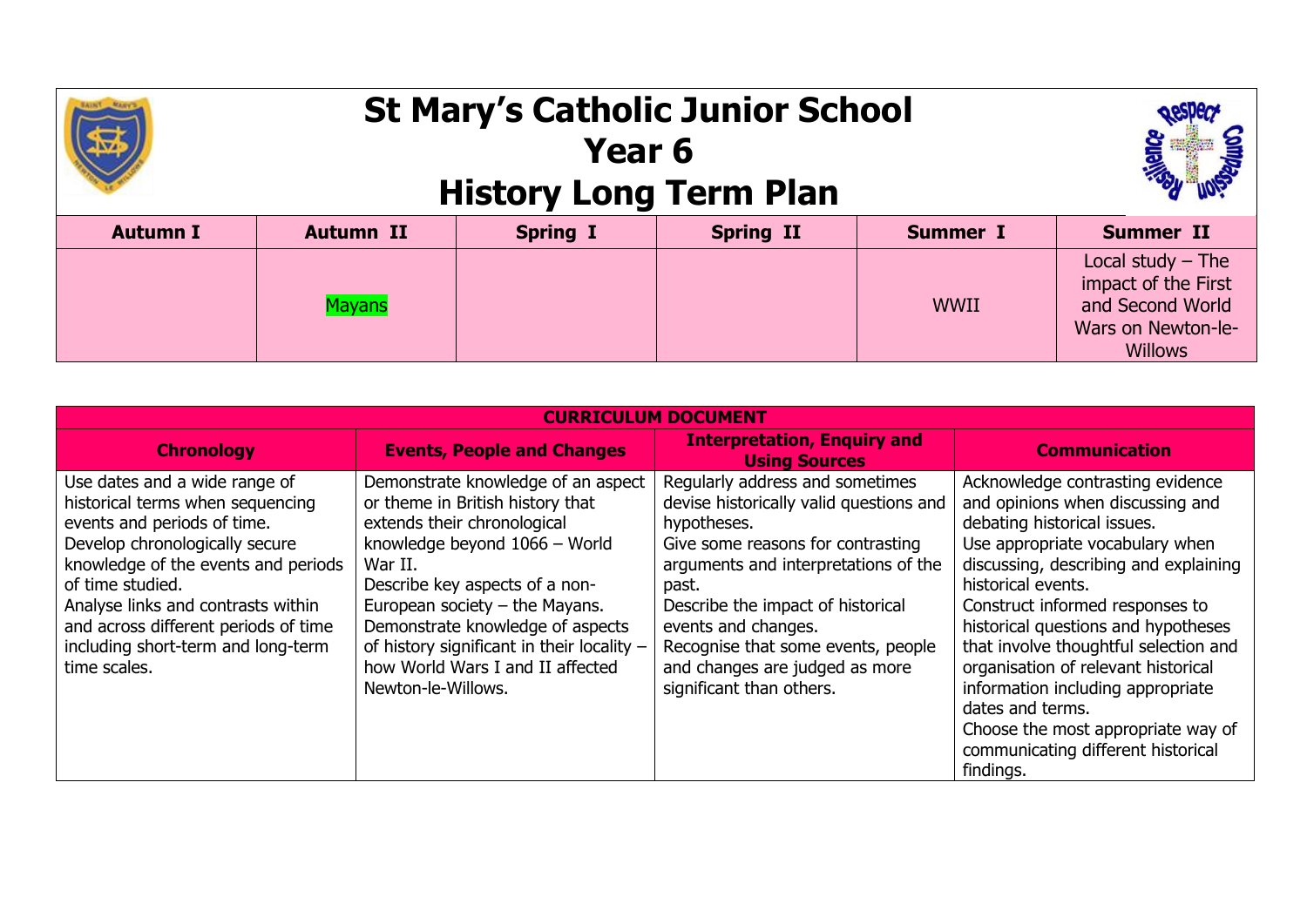| <b>CURRICULUM ENTITLEMENT</b> |                                                                                                                                  |                                                                                                                             |                                                                                                                                                                                                                                                                                                                                                                                                                                                                                                                                                                                                                                                                                                                                                                                                                                                                                                                                                                                                                                                                                                                                                                                                                                                                                                                                 |
|-------------------------------|----------------------------------------------------------------------------------------------------------------------------------|-----------------------------------------------------------------------------------------------------------------------------|---------------------------------------------------------------------------------------------------------------------------------------------------------------------------------------------------------------------------------------------------------------------------------------------------------------------------------------------------------------------------------------------------------------------------------------------------------------------------------------------------------------------------------------------------------------------------------------------------------------------------------------------------------------------------------------------------------------------------------------------------------------------------------------------------------------------------------------------------------------------------------------------------------------------------------------------------------------------------------------------------------------------------------------------------------------------------------------------------------------------------------------------------------------------------------------------------------------------------------------------------------------------------------------------------------------------------------|
|                               | <b>Key Historical Knowledge</b>                                                                                                  | <b>Vocabulary</b>                                                                                                           | Assessment Criteria - 'Can I? statements'                                                                                                                                                                                                                                                                                                                                                                                                                                                                                                                                                                                                                                                                                                                                                                                                                                                                                                                                                                                                                                                                                                                                                                                                                                                                                       |
| <b>Mayans</b>                 | Use of pyramids<br>Use of calendars<br>Their beliefs<br>Their use of maths and English<br>Where the Mayans came from             | Artefact<br>Calendar<br>Civilization<br>Dynasty<br>Empire<br>Hieroglyphics<br>Kingdom<br>Maize<br>Temple<br>Tomb<br>worship | Can I use dates and a wide range of historical terms when<br>sequencing events and periods of time?<br>Can I develop chronologically secure knowledge of the<br>events and periods of time studied?<br>Can I analyse links and contrasts within and across different<br>periods of time including short-term and long-term time<br>scales?<br>Can I regularly address and sometimes devise historically<br>valid questions and hypotheses?<br>Can I give some reasons for contrasting arguments and<br>interpretations of the past?<br>Can I describe the impact of historical events and changes?<br>Can I recognise that some events, people and changes are<br>judged as more significant than others?<br>Can I acknowledge contrasting evidence and opinions when<br>$\bullet$<br>discussing and debating historical issues?<br>Can I uee appropriate vocabulary when discussing,<br>describing and explaining historical events?<br>Can I construct informed responses to historical questions<br>and hypotheses that involve thoughtful selection and<br>organisation of relevant historical information including<br>appropriate dates and terms?<br>Can I choose the most appropriate way of communicating<br>different historical findings?<br>Can I describe key aspects of a non-European society $-$ the<br>Mayans? |
| <b>WWII</b>                   | What time period did the war<br>happen in?<br>Who was involved?<br>Major events in the war<br>Important people during the<br>war | Axis power<br>Ally power<br><b>Blitz</b><br>Evacuee<br>Rationing<br>Refugee<br>Invasion                                     | Can I use dates and a wide range of historical terms when<br>sequencing events and periods of time?<br>Can I develop chronologically secure knowledge of the<br>events and periods of time studied?<br>Can I analyse links and contrasts within and across different<br>periods of time including short-term and long-term time<br>scales?                                                                                                                                                                                                                                                                                                                                                                                                                                                                                                                                                                                                                                                                                                                                                                                                                                                                                                                                                                                      |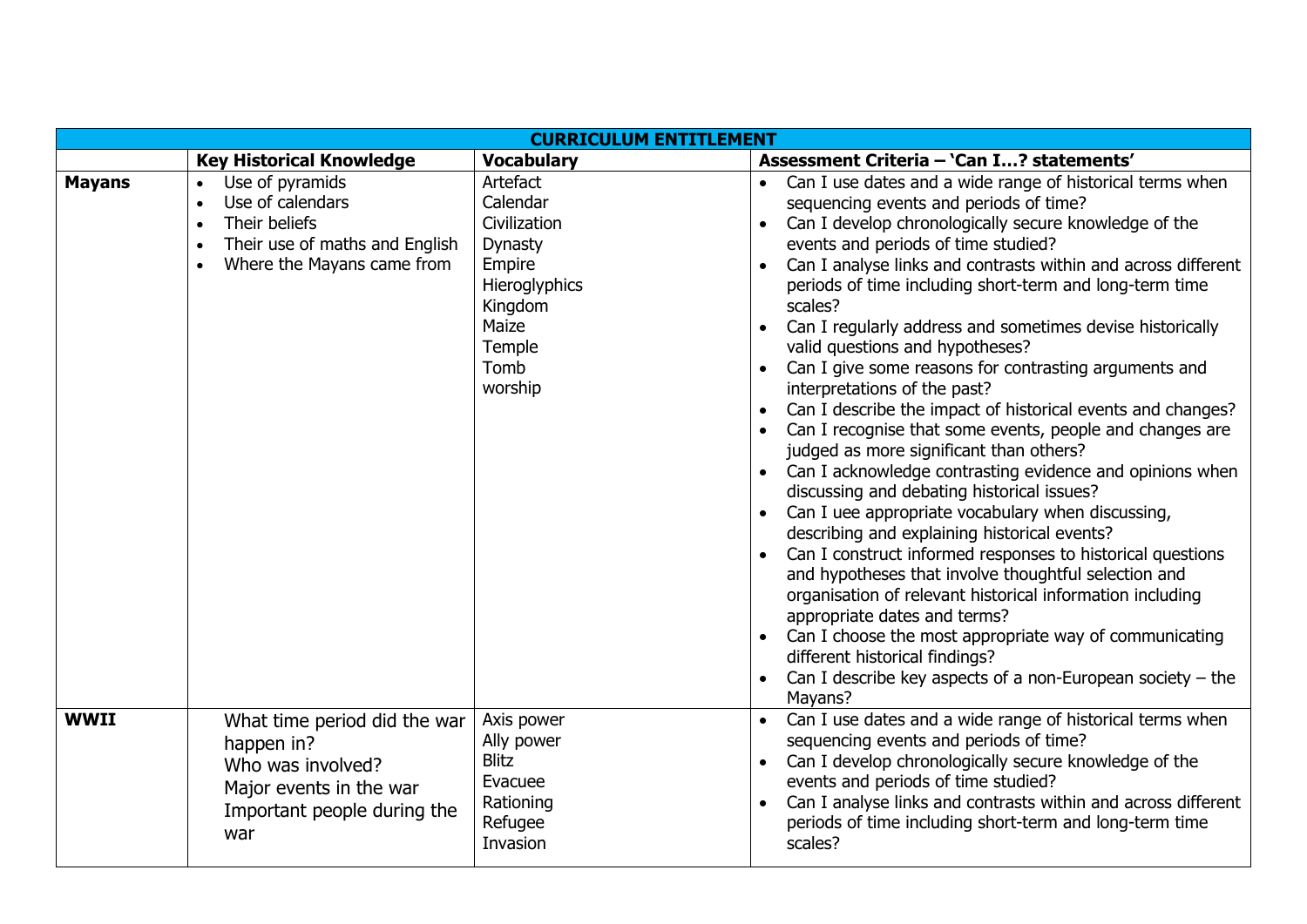|                   |                                            | Chancellor     |           | Can I regularly address and sometimes devise historically     |
|-------------------|--------------------------------------------|----------------|-----------|---------------------------------------------------------------|
|                   |                                            | Home guard     |           | valid questions and hypotheses?                               |
|                   |                                            | Holocaust      | $\bullet$ | Can I give some reasons for contrasting arguments and         |
|                   |                                            |                |           | interpretations of the past?                                  |
|                   |                                            |                | $\bullet$ | Can I describe the impact of historical events and changes?   |
|                   |                                            |                |           | Can I recognise that some events, people and changes are      |
|                   |                                            |                |           | judged as more significant than others?                       |
|                   |                                            |                |           | Can I acknowledge contrasting evidence and opinions when      |
|                   |                                            |                |           | discussing and debating historical issues?                    |
|                   |                                            |                |           | Can I uee appropriate vocabulary when discussing,             |
|                   |                                            |                |           | describing and explaining historical events?                  |
|                   |                                            |                |           | Can I construct informed responses to historical questions    |
|                   |                                            |                |           | and hypotheses that involve thoughtful selection and          |
|                   |                                            |                |           | organisation of relevant historical information including     |
|                   |                                            |                |           | appropriate dates and terms?                                  |
|                   |                                            |                |           | Can I choose the most appropriate way of communicating        |
|                   |                                            |                |           | different historical findings?                                |
|                   |                                            |                |           | Can I demonstrate knowledge of an aspect or theme in          |
|                   |                                            |                |           | British history that extends their chronological knowledge    |
|                   |                                            |                |           | beyond 1066 - World War II?                                   |
| Local study $-$   | Who went to war in Newton-le-<br>$\bullet$ | <b>Blitz</b>   |           | Can I use dates and a wide range of historical terms when     |
| The impact        | Willows?                                   | Cenotaph       |           | sequencing events and periods of time?                        |
| of the First      | How do we remember them?                   | Wargrave       |           | Can I develop chronologically secure knowledge of the         |
| and Second        | What is left behind in Newton<br>$\bullet$ | Remembrance    |           | events and periods of time studied?                           |
| <b>World Wars</b> | from the war?                              | Victoria Cross |           | Can I analyse links and contrasts within and across different |
| on Newton-        | How has the area changed $-$               | Norman Harvey  |           | periods of time including short-term and long-term time       |
| le-Willows        | good/bad                                   |                |           | scales?                                                       |
|                   |                                            |                |           | Can I regularly address and sometimes devise historically     |
|                   |                                            |                |           | valid questions and hypotheses?                               |
|                   |                                            |                | $\bullet$ | Can I give some reasons for contrasting arguments and         |
|                   |                                            |                |           | interpretations of the past?                                  |
|                   |                                            |                | $\bullet$ | Can I describe the impact of historical events and changes?   |
|                   |                                            |                |           | Can I recognise that some events, people and changes are      |
|                   |                                            |                |           | judged as more significant than others?                       |
|                   |                                            |                |           | Can I acknowledge contrasting evidence and opinions when      |
|                   |                                            |                |           | discussing and debating historical issues?                    |
|                   |                                            |                |           | Can I uee appropriate vocabulary when discussing,             |
|                   |                                            |                |           | describing and explaining historical events?                  |